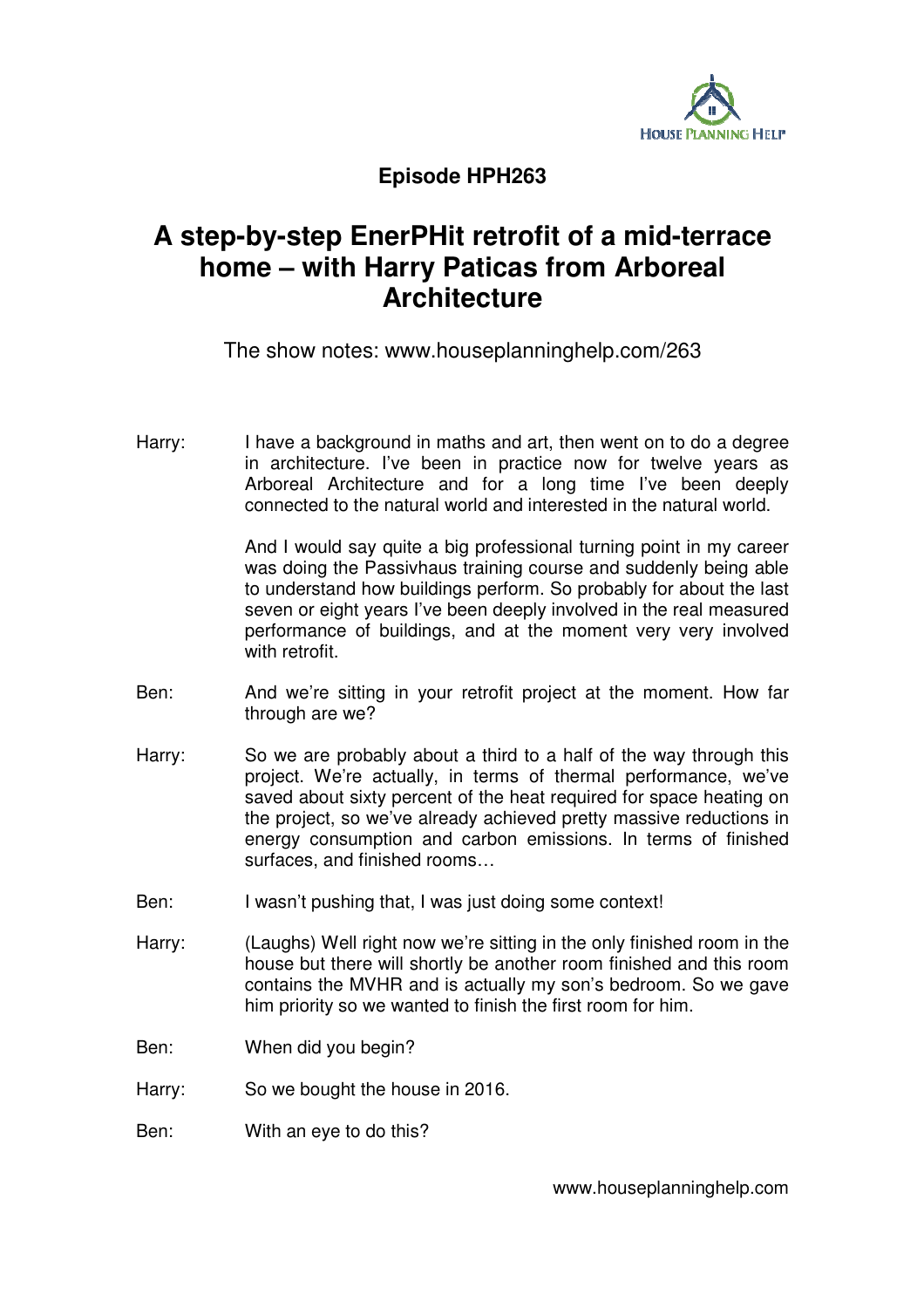

Harry: With an eye to do this. There was always an ambition to do a retrofit project so that was our aim. We were going to buy a different property for less money, so there was going to be more budget for the retrofit works. This property cost quite a bit more than we were budgeting for, so we basically had a lot less to spend on the retrofit works. That is part of the reason why we're not as far through as we would have hoped to have been.

> We took on the project anyway and buying houses is a pretty torturous process as we all know. So we just said right, let's just do it this way.

> In the end it's been a wonderful journey. Learnt masses. It's just meant a lot more DIY at weekends and in a way that's been very very helpful, because for example, I've installed the whole of the MVHR system on my own which was a wonderful learning experience and it means you can then talk to clients with real deep confidence about how to do it, how it performs, what it's like to live with, what it's like to install. So it's been a very good parallel to my professional work.

- Ben: What were you looking for in a potential property? And obviously money is going to be a constraint, so what could you get? What did the market have to offer?
- Harry: Yeah, that's a really good point. So in the end there's not that much choice. You choose an area and then you have certain criteria: south facing windows are good, not large east or west windows! We wanted a property that definitely needed work. So we didn't want something that was already quite finished because obviously we'd be paying a premium for that and we'd be taking out finishes and we're also incredibly mindful of the carbon emissions of just simple stuff like a kitchen and a bathroom that we wouldn't want to go back and redo if it wasn't to our liking. So this house was in desperate need of work.

It is south facing. It had an eye to form factor and this is a midterrace. It's a staggered mid-terrace so it's sort of good but still there's sticky out bits that you have to deal with at the back. So form factor, orientation, and the ability to carry out works.

- Ben: What is the construction of the existing building?
- Harry: So this house is a bit of a hybrid. There's a combination of a solid brick and block front wall that is tile clad. At the back wall is brick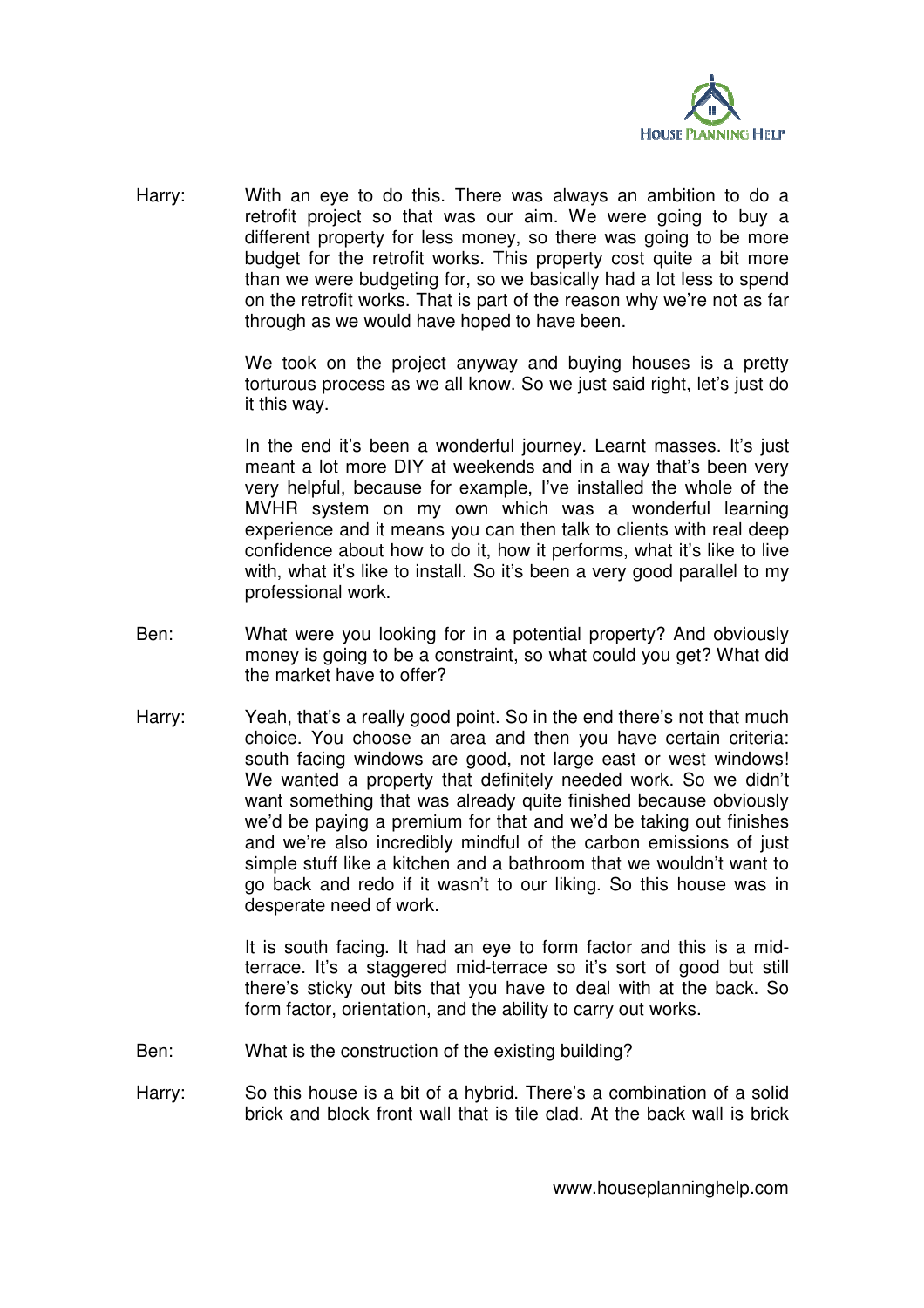

both sides with a cavity and there's also a few sneaky little cavities at the front on the party wall line interestingly. The cavity is only 300 wide. I discovered them using a borescope and investigating.

- Ben: Before you bought?
- Harry: No, after I bought.
- Ben: How much could you do beforehand?
- Harry: The vendor kindly let me in for two full days.
- Ben: Wow!
- Harry: So I did quite a bit of surveying. I managed to survey the whole house and draw the whole house before we bought, so that was good. There was asbestos here, we knew that. We had a test so that was certainly the first job.
- Ben: Where was that?
- Harry: Mostly in the ceilings. A couple of sheets of AIB in the services cupboard but the stuff in the ceiling was plasterboard. So it was in the artex.
- Ben: And how do you make sure you deal with that responsibly and that you haven't got any dust left?
- Harry: So asbestos essentials on the Health and Safety Executive have some fantastic sheets. There's certain work you can do as a person and certain work you have to get somebody in. So we had people in to do the right thing, made sure it's been disposed of responsibly and we also had an air test carried out. And the guy that came round and did the air test said it was the cleanest house he'd ever seen. So we had a lot of reassurance that we'd done the right thing.
- Ben: When you think about strategy, you've already mentioned that the budget is going to be tight on this, and to my knowledge there's not a massive amount of phased projects that I know about in the UK, so how did you start this work?
- Harry: So it started with a huge amount of energy and enthusiasm and just plugged away, weekend after weekend, and actually got quite a lot done.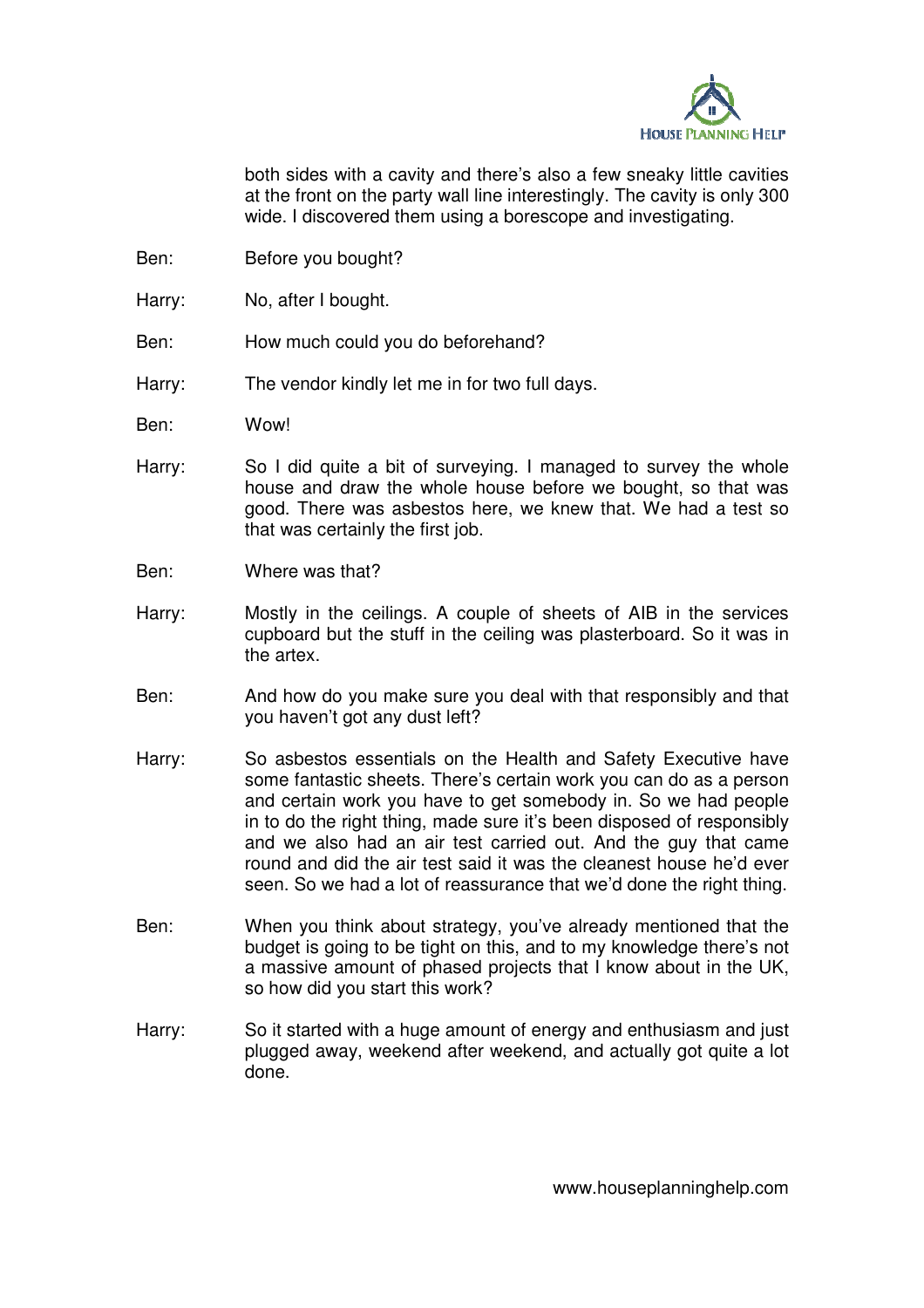

The key thing, we were renting before we bought, so we sold a property and then we started renting and then we were in the process of buying. We wanted to give ourselves that flexibility. So we made sure that anything that was dangerous or really cold or very dusty was all done before we moved in. So we had the airtightness works to the ceiling done on the top floor where the bedrooms are, where we are now. So we put in vapour block boards, fully taped between each other and to the walls so we knew the house would be airtight. We put in insulation in the loft, we took out any dangerous materials, the asbestos, and we made the house secure and weathertight. We actually also installed three triple glazed windows as well. So we had all that done before we moved in.

- Ben: Your different phases then, can you describe how it's working, where we're up to and what lies ahead?
- Harry: Yeah, so the general strategy has been top down. So we're starting at the top of the house. So we got the airtightness and insulation in the loft. The front elevation was double glazed with very poor seals, PVC frames falling apart. They were replaced with triple glazing. That meant that our bedrooms and living room were up to a good thermal performance. And so we also did the insulation to the walls in those rooms as well.

One point that's really interesting, is that we did that work whilst living in the house and so we got to experience the thermal shift during the winter of putting on the cork insulation. We know what PHPP says, we know what the U-value change is, but to actually have the bodily experience of that change over a weekend of installing it. I mean suddenly everything became much less fluctuating and much more stable. We had immediate change. So it was very interesting. We all had a physical experience of that change. So the heating suddenly being on much less and blasting out less heat. Much less temperature asymmetries.

In terms of the strategy, one key part of it was how to maintain good quality ventilation before we installed the MVHR. So we know we had existing poorly sealed double glazing. Very leaky. So we know that there was ample ventilation through that leaky situation.

Then what we do is when we install the new triple glazing to five windows, we specified night vents. So night vents allow you to put the handle to forty five degrees off the vertical and it cracks the window open three millimetres at the top. So you basically get the equivalent of a trickle vent. So we knew that we could do that and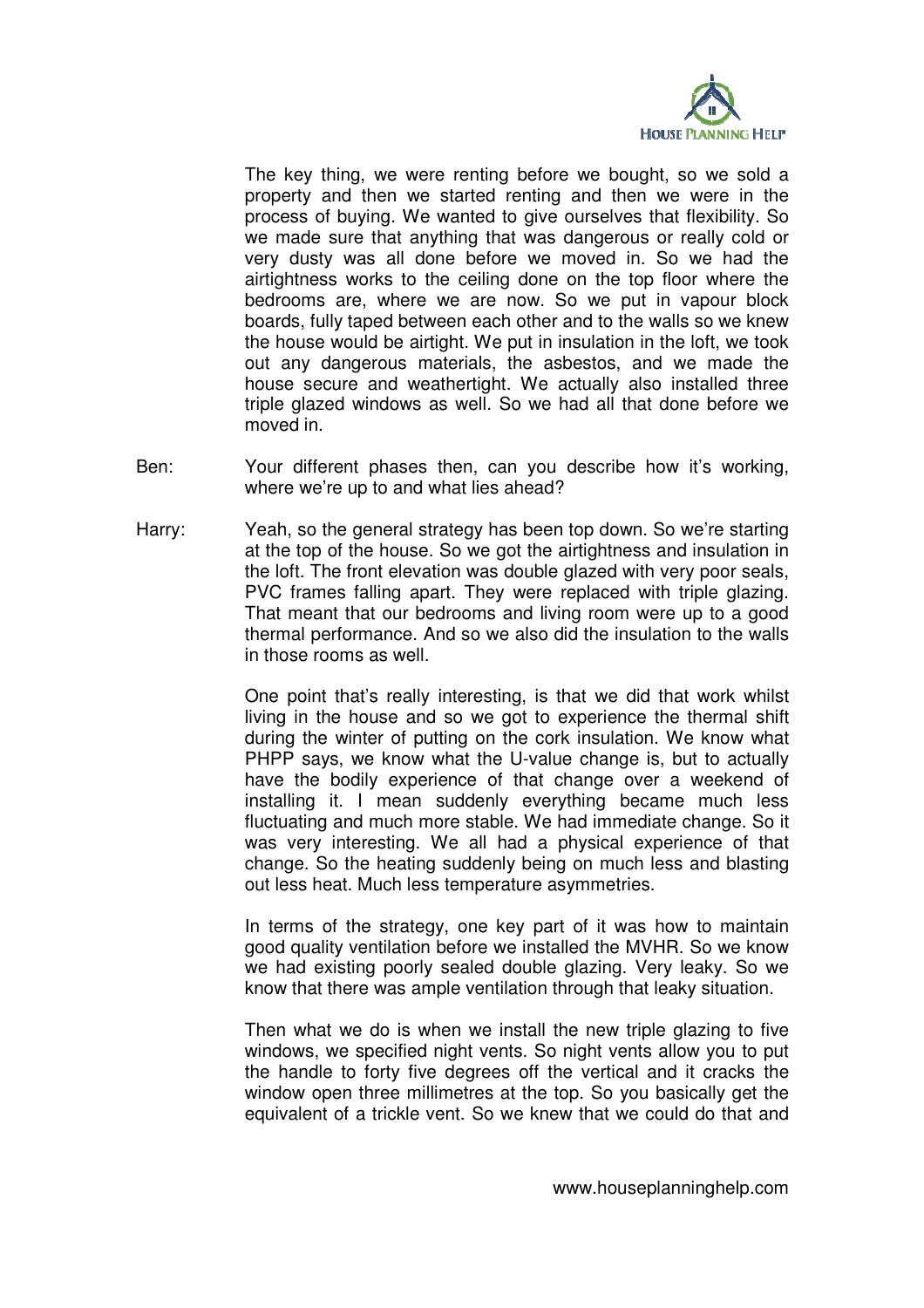

we could maintain decent air quality without having to install a trickle vent and therefore still effectively meet the building regulations and make sure we had good air quality. So we could do that as an interim measure before the MVHR got installed.

And at the same time we've been monitoring quite a few things in the house, including PM2.5 and nitrous dioxide and temperature and moisture content. But we've also been monitoring carbon dioxide and that was actually quite helpful, because occasionally it was going up a bit, so we could adjust which night vent was open or not open. But now we've got MVHR installed and enjoying very nice air quality.

- Ben: So again, going back to that phasing. So you said top down, then the front elevation, the south elevation. You've done a little bit of internal cork on the windows? What's next?
- Harry: Yes, so we're probably in a little bit of a lull at the moment. We're doing little bits of airtightness works, we're planning the next stage basically. We're finishing a couple of rooms but that's more interior decoration as opposed to thermal retrofit works. But the next big phase will be to work out where our living space is going to be. And when we submitted all our plans to the Passivhaus Institute and they were certified we were thinking of a living room on the first floor, we're now possibly thinking of putting it on the ground floor. So exactly how we phase that is a kind of a critical thing.

But in terms of what our EnerPHit retrofit plans states, the next phase is to temporarily insulate the garage door. The moment we do that we reduce heat loss through the whole of the living room floor, the whole of the ground floor hallway and a back wall of the garage. So it's actually thermally a very good interim measure to reduce heat loss. But in order to do that we need to actually block the door, so we need to create a new entrance to the garage. So that's a planned work in probably the next few months.

There's a little patch of insulation in the porch which is the floor of the living room in the ceiling of the porch. Porches are notoriously difficult to get right in terms of the airtightness line and the thermal continuity. So we've got some fiddly things coming up and that's actually all part of an EnerPHit retrofit plan which is our step three. So step two is complete and step three is that plus some insulation in the bathroom. So once that's done we're finished step three and then step four is basically the ground floor front and back insulation and insulation to the floor.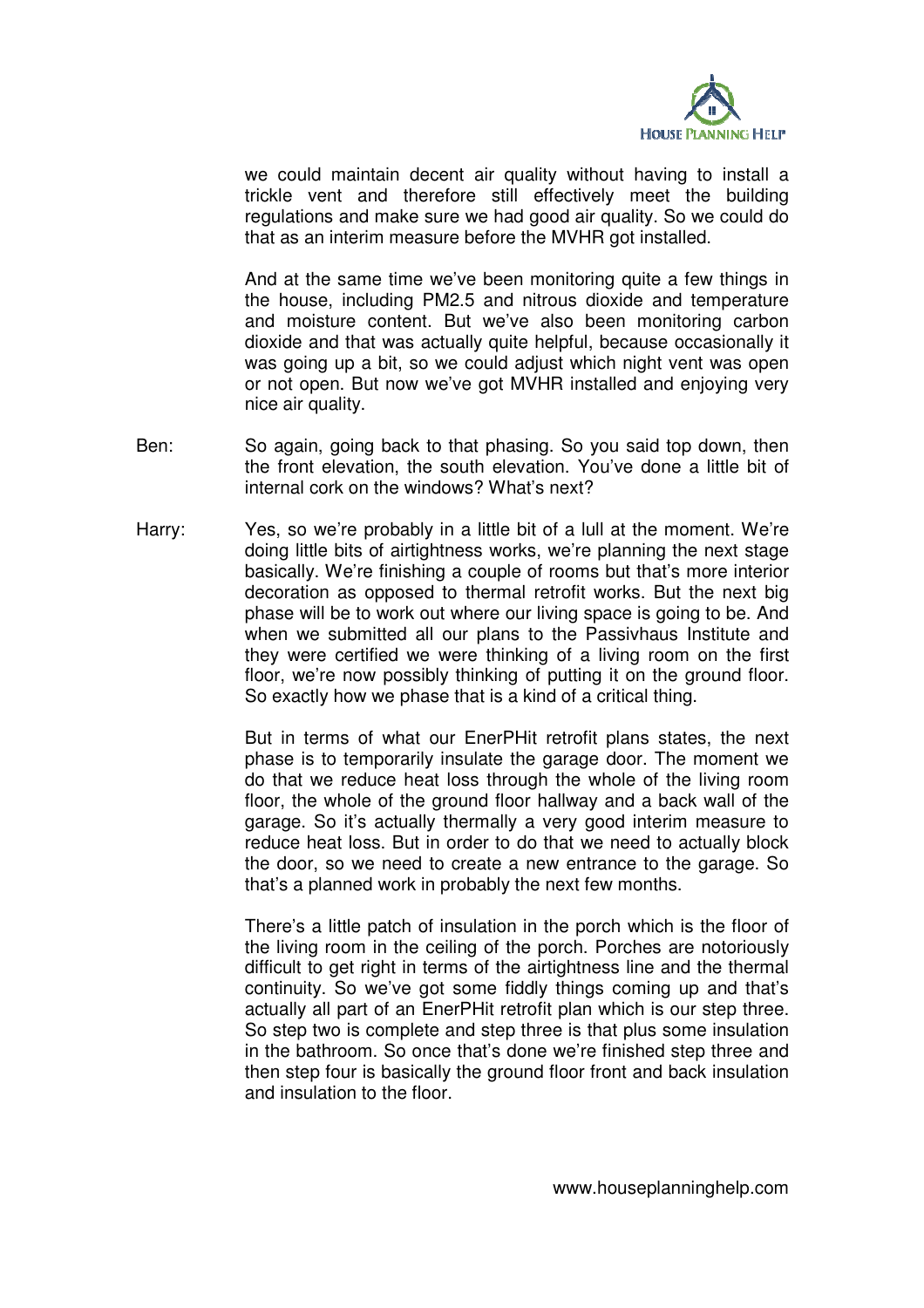

- Ben: And how have you found time to do all of this? You're running a business, we know it's disruptive. And was there ever a side of you that just thought actually I need to wait. I need to build up the money reserves and do this all as fast as possible? I'm sensing not.
- Harry: You're right, no. I mean as you know, the project was lucky enough to win the ASBP Awards and I think that helped a lot to have some recognition for all the hard work that went in, and basically two years of Sundays, sort of full Sundays, ten / twelve hour days of graft with cleaning up at ten o'clock at night. Going back to work the next day.
- Ben: That's not only physical, that's also mentally very draining because you're not getting your rest, and no doubt disruptive with the family?
- Harry: Yes, absolutely. The family have been brilliant. Somehow we've struck the right balance. It's not been that easy but we've done it, and we're doing it and we're seeing the rewards now. We're in my son's bedroom and he's got his magnetic wall and all his pictures up. And he's got lovely air quality and he's got a lovely triple glazed window and he's sleeping well and his asthma's got better and we're sort of feeling like it's all been worth it.
- Ben: But you've also used this experience to teach him a bit about what you're doing, haven't you?
- Harry: Absolutely, yeah you know about that. So that's been a critical part. He's over the last two years he's become a more helpful helper!
- Ben: How old is he?
- Harry: He's about to become eight.
- Ben: Oh good, I'm glad it gets better!
- Harry: So it started off with him basically jumping on insulation and throwing it around, and now he's able to help a bit more. So he's been helping but I was really keen that this experience of our family carrying out a retrofit would be something that he can remember for the rest of his life. But also I wanted him to do a little bit of slightly deeper understanding of what it is we're doing and why we're doing it, rather than it just, as kids just experience life and it is what it is and that is life, but I wanted to contextualise it for him.

So we've done a whole series of A3 posters, one of which was 'What is cork? Where does it come from? How is it made? And how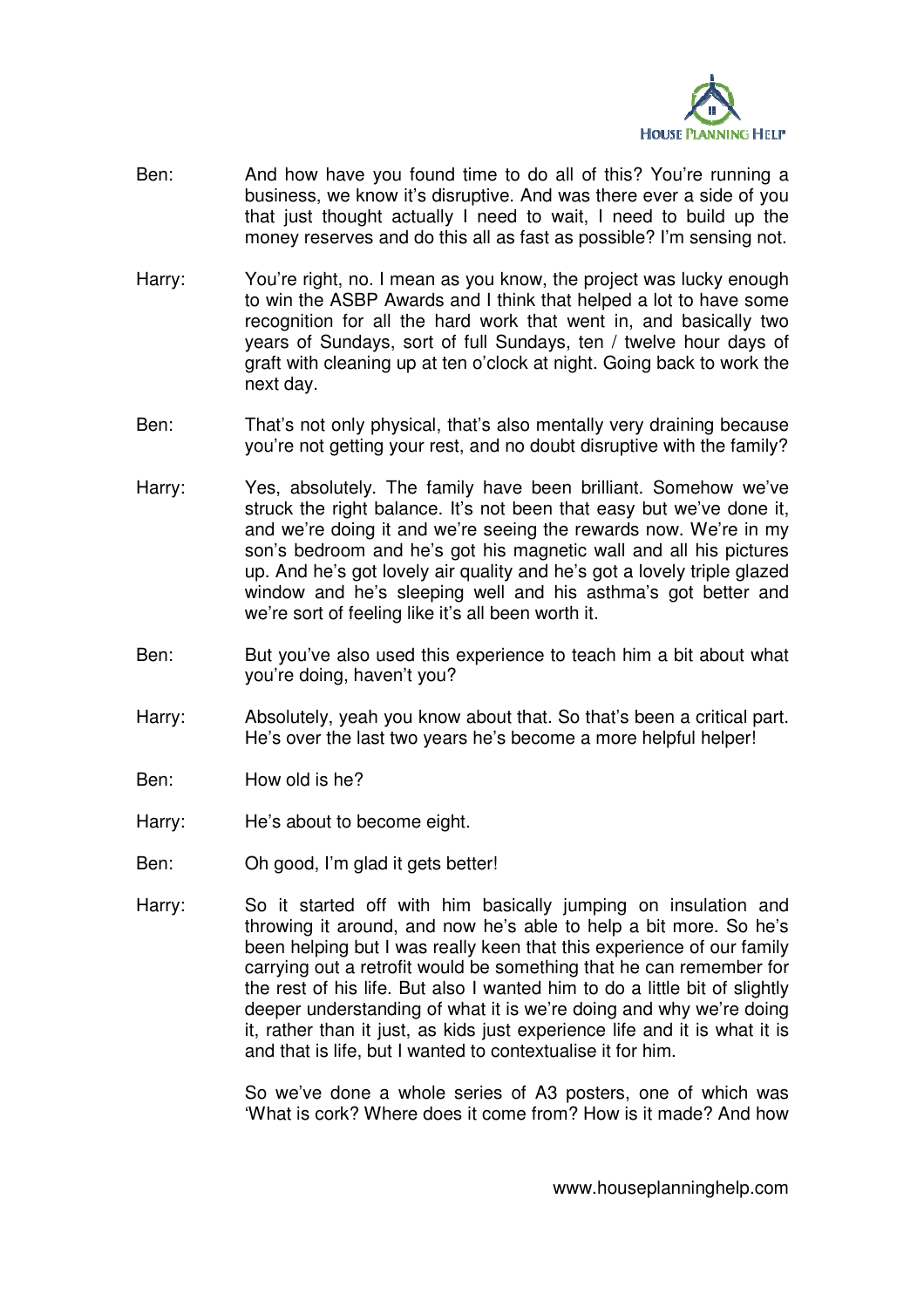

do we install it?' And he actually does the whole poster himself. I help him with a few images and we cut them out and then he sticks them on and he annotates. And then what's been really wonderful is, we've made about five or six of these posters. One was on airtightness, one was on a thermographic survey we did, another one on insulation, another one on the mechanical ventilation with heat recovery, and he did his own spider diagram of how the pipes got to each room. And it's really quite fun to see him do it.

But what was really great, was he did those with a bit of encouragement from me, but then his class teacher really engaged with that process and she allowed him to present them to his class. So he would take them to school, they'd get put up on the wall for a week and then he'd actually do a little five minute presentation to the class. I never saw any of those presentations so I don't quite know what he said! But it's really nice that that was engaged with as a process and what that's actually led to is me starting off a charity.

So I'm either a charity or a community interest company which I'm about to kick off, which is actually going to be about retrofitting schools. So I'll be delivering thermal performance workshops to schools, to school children and then doing action research with them where we look at the fabric of their classroom and of their school and then come up with a retrofit plan, a retrofit masterplan for the school. And I'll also be helping them with funding. So this is a plan that has emerged out of this retrofit and engaging with my son, and I've delivered some workshops to local schools already and I've had school children round this house for example.

- Ben: So one thing that I always think about when your name is mentioned is, it's almost like your plans sometimes are works of art. Is that something you do that's unusual, or do you know what I mean? You do watercolours and…
- Harry: I could do a drawing on the computer but somehow the process of producing a detail, it's a process of thought and I feel that when you draw you need to love what you're doing and you need to make it look beautiful. And then if that drawing looks beautiful then maybe it will be built more beautifully. And it sort of has a bit more care and craft to the way the drawing is made and that kind of carries on to the way the detail is drawn. And generally I do find, particularly with watercolours and builders, they get it and they were "ooo!" Because drawings usually end up on the ground, but watercolour drawings generally don't!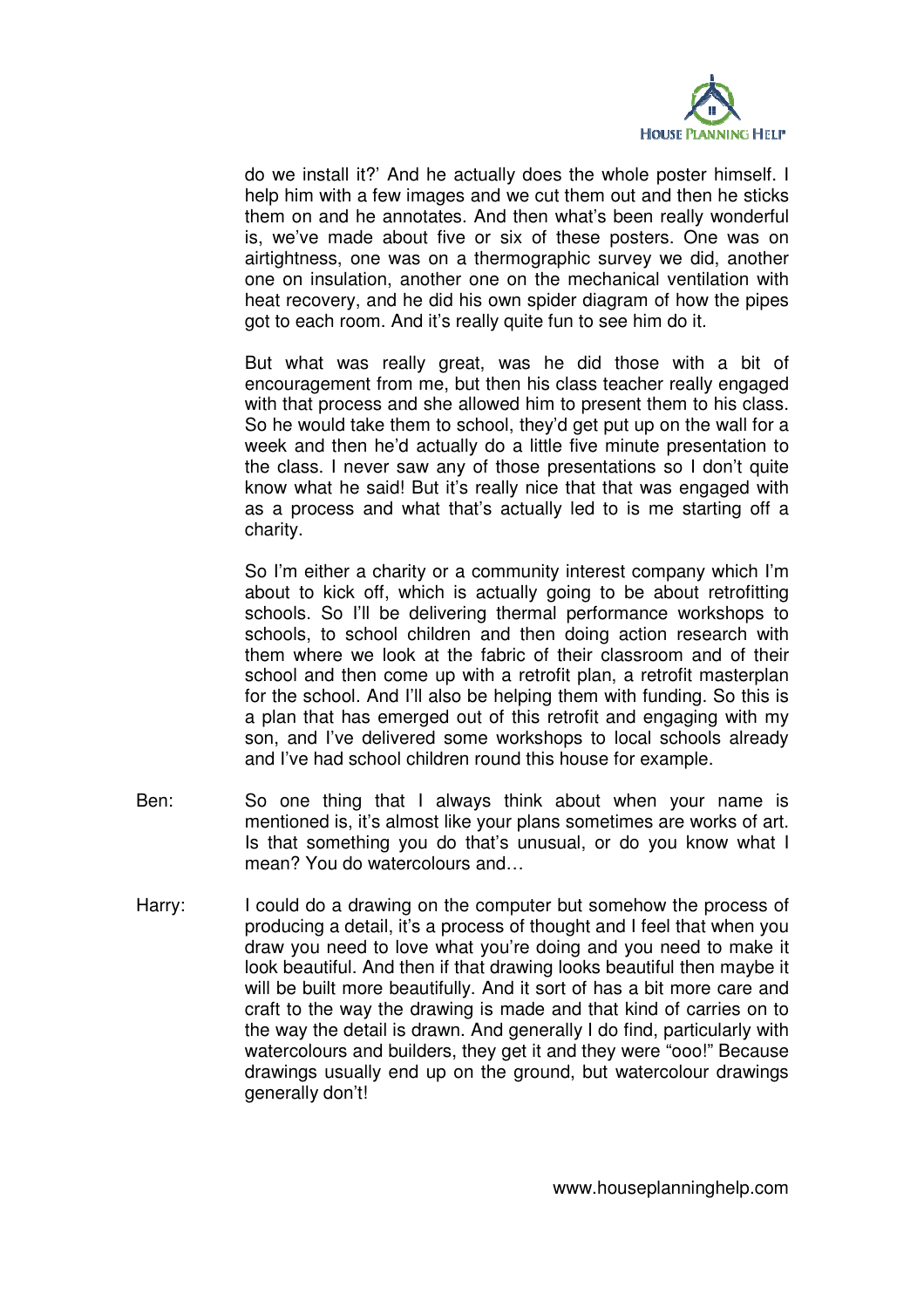

- Ben: I'll go and laminate it!
- Harry: But then I've had the odd little bit of help. The odd person's come round to help, lift doors and things, but there hasn't been that much of additional builders coming in so we haven't really had to experience that. I do have a background in painting and art history so I'm always mindful that things do need to be beautiful as well as technically brilliant.
- Ben: And you're also a DIY enthusiast. You're certainly packing a lot in here. Do you think other people can do this? Because you've just drawn on some amazing skills.
- Harry: So really the question is, we're facing climate breakdown. We're in a dire state globally, and I think the question is can any of the processes that people like me and lots of others, lots of other great retrofitting architects that we know about, whether our collective understanding, skills, can create a bit more context and a bit more knowledge and a bit more process.

Some kind of template to help other people do these works, and given the councils have signed up to being carbon neutral by 2030, and quite a few of us are scratching our heads thinking how are they going to do that. I mean Lewisham for example is one of those councils, it seems clear that retrofit is going to be a very big part of that process.

I'm very very interested in, obviously not expecting people to do quite what we've done, but to adopt some of the processes or some of the techniques and some of the phasing, and to learn from it. There's been talk about could you do a Haynes Manual for retrofit.

- Ben: Not so silly!
- Harry: There's sense in that. Your first thought is we all know that you have to manage moisture very very carefully. You need to manage ventilation very very carefully. Those two are obviously intricately linked. We all know that Passivhaus is very demanding on workmanship, so it has to be delivered well and we've got to be very mindful that some people just simply don't have the skills or the patience to sit down and make joists airtight or think that will do. When I see a tiny little gap and I'm "No!" Get the Orcon F in there and put another piece of tape over it and let's get it robust, because we all know that air tests are unforgiving. It will reveal all if there are any gaps.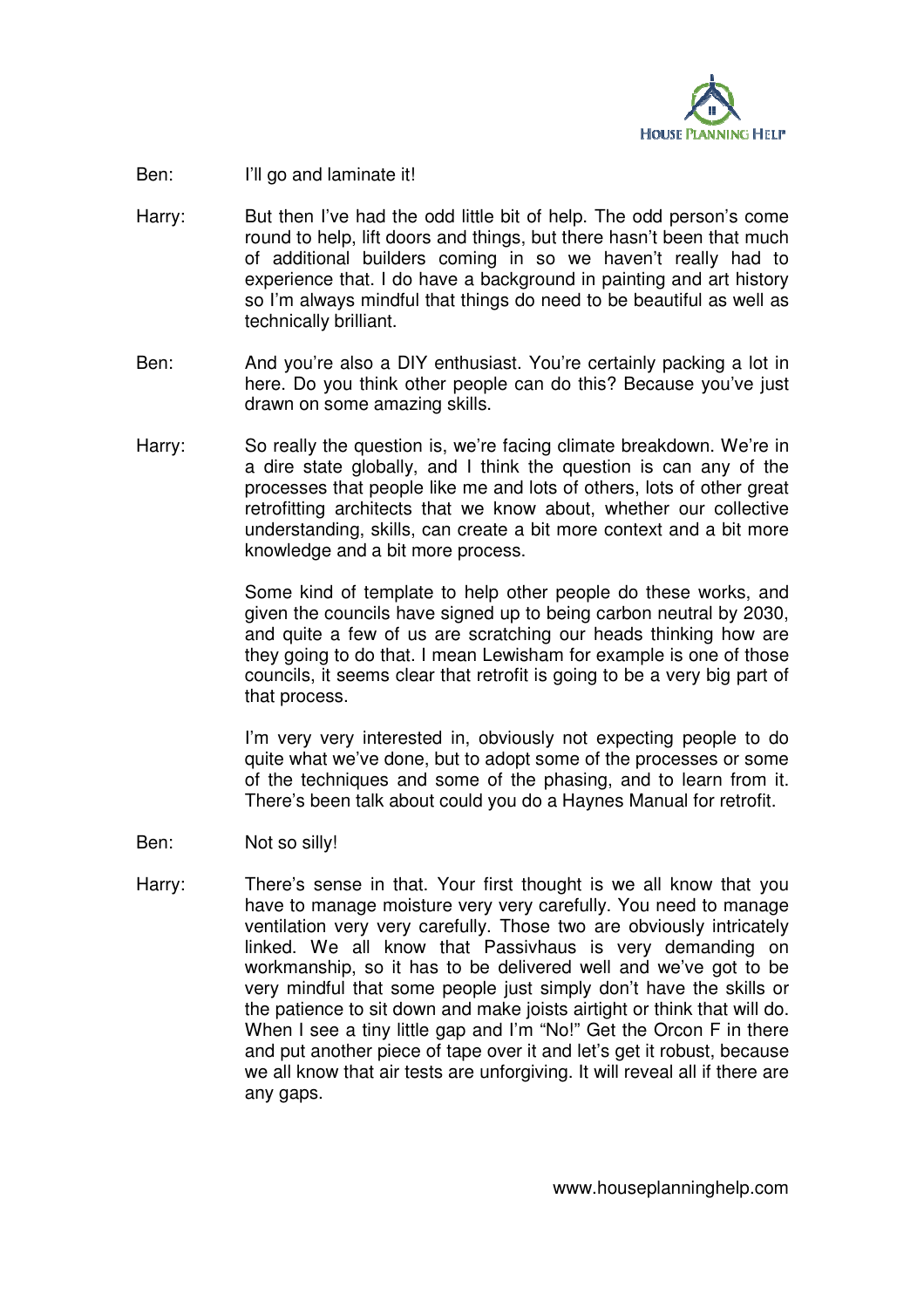

- Ben: Have you learnt anything else or come across any surprises as you've done this, or had any key learnings?
- Harry: Yeah, I think one key learning is just how rewarding it is to make things and realise them yourself. I think that's really big. Huge reward.

And then parallel to that is that by doing the work, I mean as a professional, as an architect, by doing work you suddenly know it so much better. So you can talk to clients with even more confidence than you had before because you've actually experienced it, you know how big the MVHR machine is, or how it functions, or how often you need to replace the filters, how those bits of pipe connect, how dusty it is to drill a hole through a wall.

So it helps not only speaking to clients but also in speaking to builders, because you can actually help builders do a better job because you've had a go and then therefore they have more respect for you because they know you're not just a paper architect, sit at a desk and are detached from it but you're connected to it.

And I have to say that one huge realisation of this project, is that by pouring passion in, there are so many benefits that come out. And one is just the whole school thing that was totally surprising, totally unplanned and it's just happened. And when you put passion in you get something out. It's sometimes not a linear process and it just appears. So I would say the school thing was a complete surprise, came from nowhere.

- Ben: Is there anything that you're particularly pleased about that maybe initially wasn't planned or whatever, but you've now thought "this is good."
- Harry: Hmm. I would say I'm very pleased about the windows. I love them. Everybody that comes to see them loves them. They're inward opening. They've got a central flying mullion and so we can open up a whole elevation and we get very good, rapid night time cooling. So I think that's a real benefit. There's something rather lovely about big, heavy triple glazed windows. That's a lovely thing.
- Ben: You and I share that.
- Harry: Well I'd never had one before and it's a lovely thing to have one.
- Ben: It is isn't it. It's a proper piece of engineering.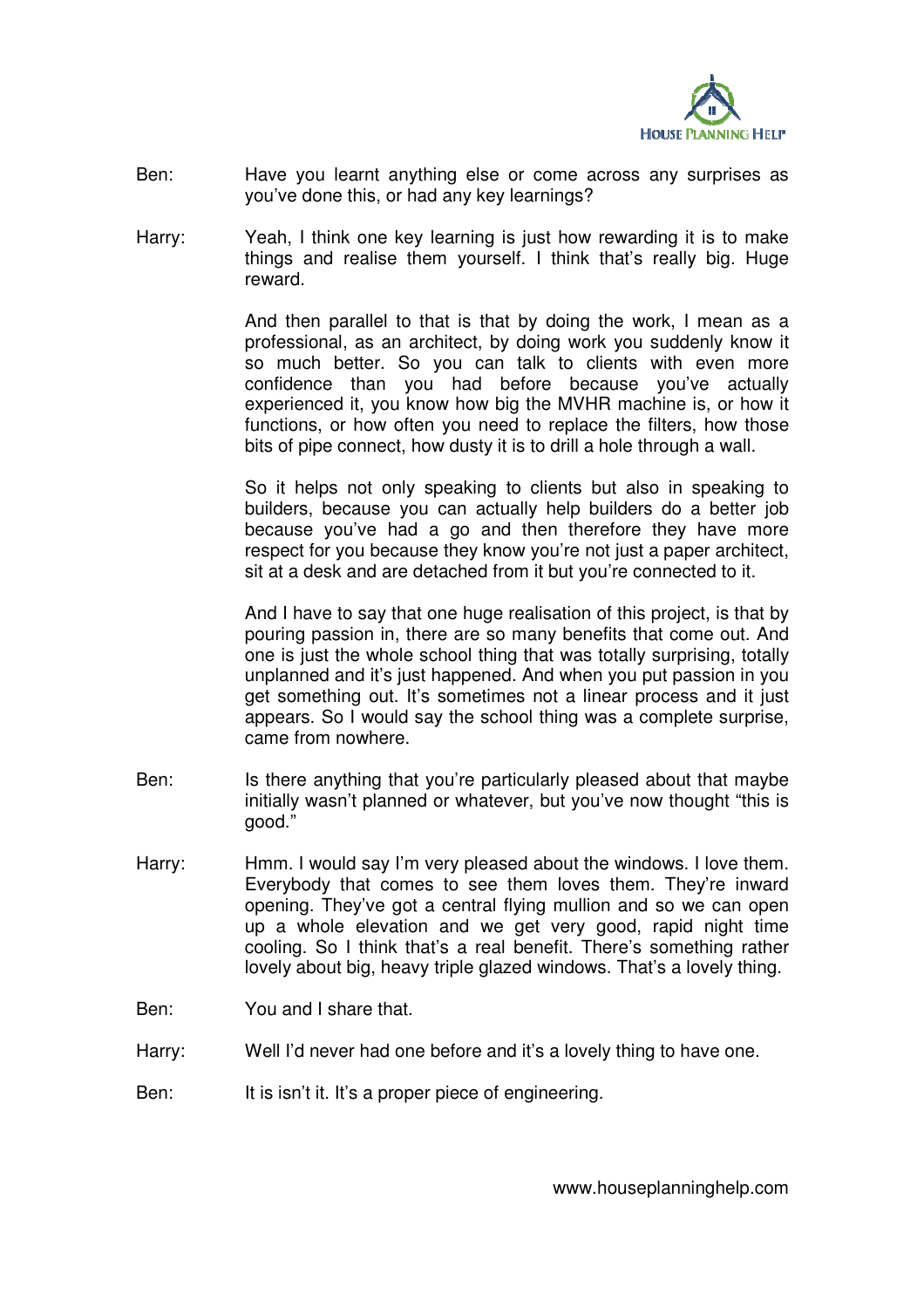

Harry: So that's one thing. The second thing is the MVHR has been simply wonderful. We still open windows when we want to. Through the winter generally you don't open a window because then it gets cold, but for just general air quality which we've also monitored with carbon dioxide monitoring pre and post installation of the MVHR, so we've got numerical evidence that it's improved our air quality, but we've also felt better. And there's something about that fresh bedroom through the night that's really nice.

> And then maybe the third one is just the sheer fun of working with materials. So getting to know cork for example. We were experimenting with cork finished three ways in this house. So we're looking at different finishes to the cork.

> One of the concepts is to see the insulation so that you actually see the thing that's been installed because very often it is behind plasterboard and it's invisible. Now it's not a very easy concept to realise because you have airtightness layers and you have things like electrical sockets and things. But we've generally we've planned everything to keep all pipework, all services away from the external walls. So our external walls are just insulation. And I worked out a technical detail for how to manage moisture and airtightness within the layers of cork whilst keeping that top layer still exposed.

- Ben: Why did you pick cork as your internal insulation?
- Harry: That's a good question. I would say it was very clear that we were always going to go for a material that was from renewable sources. It was also very clear that we wanted something that would not offgas that would basically be a kind of neutral material in terms of air quality.

Because we're not a solid wall property, we don't need capillary active properties of insulation. So wood fibre has very good capillarity, very good at managing little bits of moisture that appears through the brickwork. So cork kind of emerged as really one of the most appropriate materials to use.

We're doing some work with Jane Anderson at the moment on embodied energy and sequestered energy of a whole range of insulation materials. And we've got a wonderful schedule that we've developed together that shows which are the lowest embodied energy materials, insulation materials, and then which are the lowest if you also take into account sequestration. And cork is very good on both.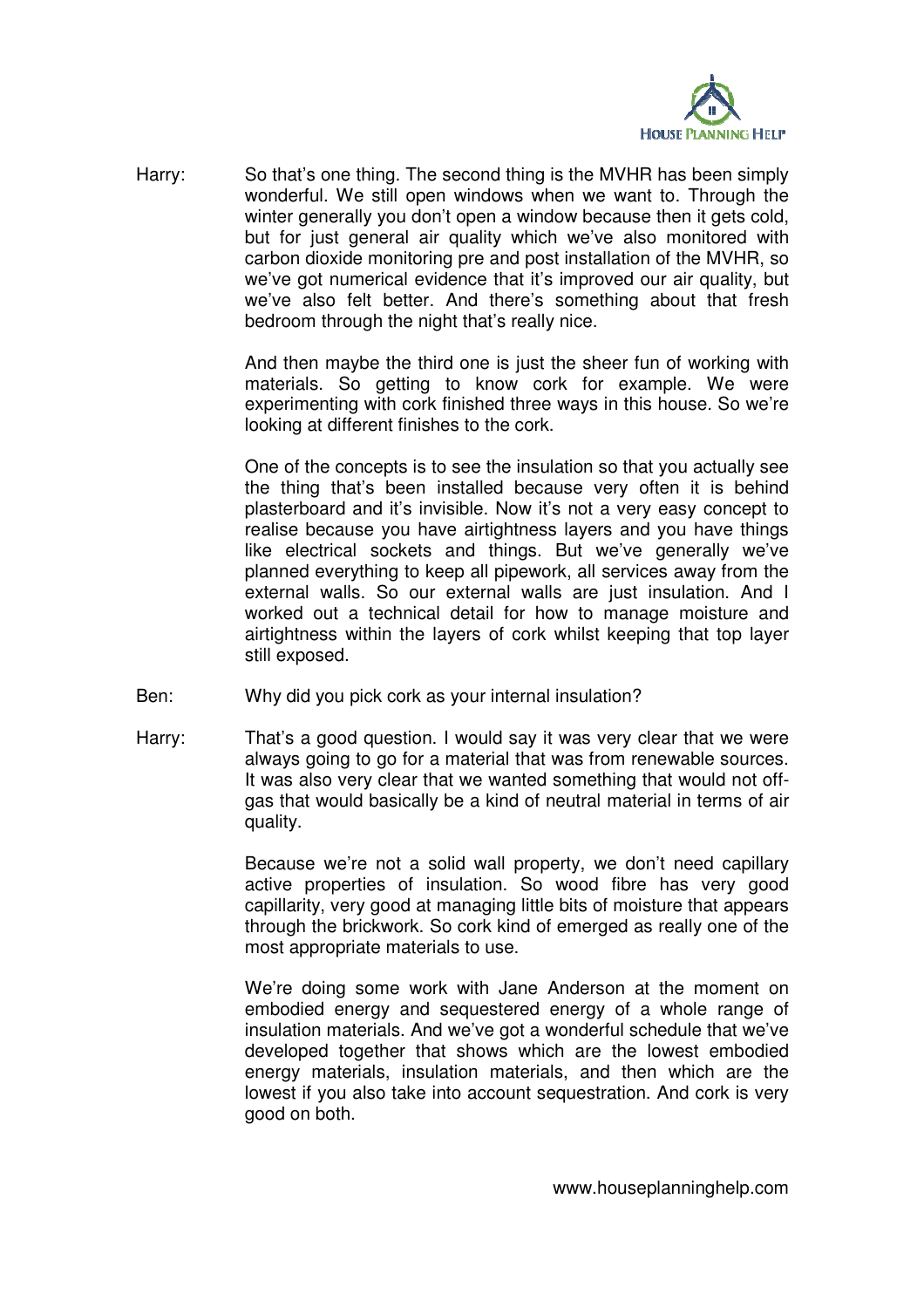

So cork is actually lower embodied energy than wood fibre, quite a bit lower than wood fibre. When you take sequestration into account, wood fibre sequesters even more than cork. Basically cork is very good on both counts. It sequesters carbon but it's also very low carbon to make.

- Ben: And as I understand it the one challenge with cork is it's got a very slow renewable process and there's not a massive amount of it in the world? I mean that's the one when they built the cork house and said it was so fantastic, that seemed to be the criticism that came up.
- Harry: The amounts of cork we're using here... It's a fair point and it's actually a fair point with every material we use quite frankly.
- Ben: No easy wins really.
- Harry: Yeah, how sustainable is something.
- Ben: It's often difficult to say definitely isn't it.
- Harry: Yeah it is. The same goes for timber. If the whole of the UK switched to timber I don't know that there would be enough. I'm pretty sure there wouldn't and then we'd be looking at importing rather large quantities of timber and where would that come from and how sustainable would that timber be etc etc. So there are big questions out there.

So you have to take the market as it stands and then look at the facts as they are. I don't think we're wedded to only using one material. It's just been an interesting journey getting to know that one material. I think wood fibre would also be very appropriate for this project. Would work just as well.

- Ben: You mentioned a little while ago about how the insulation had really improved the quality of the rooms, the temperature. How have you been in the summer? I'm sure in the winter it's all going to be lovely and cosy, it always does seem to be in well insulated, airtight houses. How's the summer been?
- Harry: That's a really excellent question and I would say in periods of heatwaves it hasn't performed nearly as good as we'd hoped it would. So we've got triple glazing which has got a G value of 0.5 and we were going from a G value of 0.7 or something. So we are getting 20% less sun through the windows. So we knew we were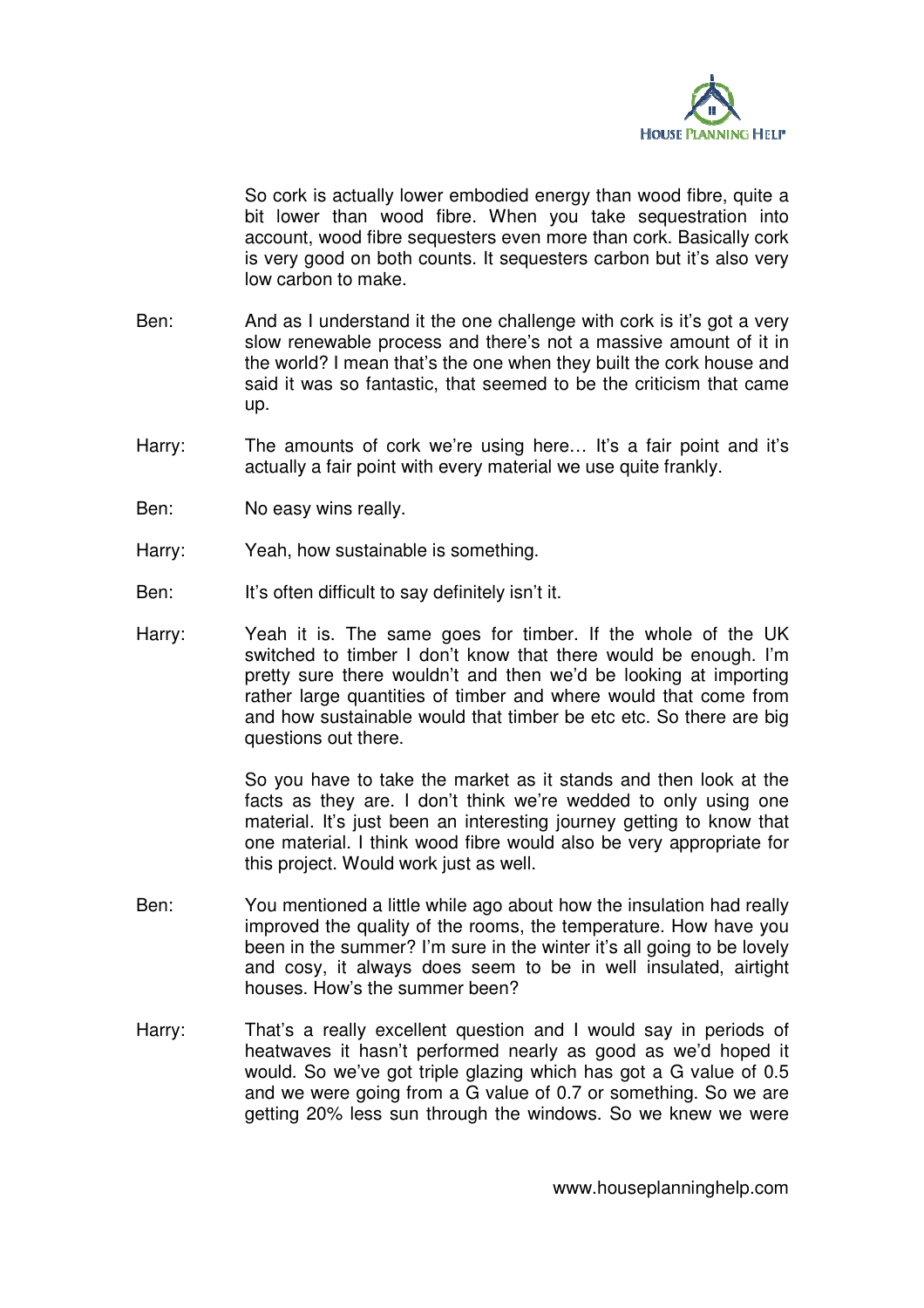

getting less than our neighbours. Cork doesn't have much decrement factor, so we're not getting much effect from decrement delay.

And we have a medium thermal mass. It's not very heavy but it's also not super light. So on the top floor it doesn't cool down that quickly because there's lots of blockwork walls and brick party walls. There has been overheating. It hasn't overheated in Passivhaus terms, as in over twenty degrees for ten percent of the year. So we're within acceptable.

- Ben: So this is an architect worrying about a problem that's not here. Twenty five is fine!
- Harry: We have gone up to twenty six, twenty seven.
- Ben: Twenty eight is my record, but it was a night cooling thing. It was just so warm outside, but it only did it for one or two hours. But that's the highest and in one room I'm talking about. The other side of the house, probably like your downstairs, much cooler.
- Harry: As you know, this house is a kind of experiment as well so we're right now there's a sail workshop down on the south coast of England where three bright yellow sails are being made for this house and they're going on the front windows.

We were really keen to have a low carbon, low tech solution to shading, to reducing overheating in the summer. We're going to have a little bag. These sails are going to live in the bag and they're being made now. It's too late for this summer so they'll probably get put up for some photographs but they'll then get put away in the loft and they'll be brought out next June, May or June next year or whenever there's a heatwave.

And they will pretty much one hundred percent shade the two top windows, and over fifty percent shade the very large living room window. And we did anticipate this so we have allowed for some extra lugs for attaching the sails too.

And the concept that I'm really excited about is the concept of being able to tune your building. I like the fact that you can actually be a little bit involved in your building. That you actually might decide to go and put up that solar shading. It will take five minutes per sail but then it takes five minutes, you put them up and then you're going to get a rather amazing effect, so we'll be shading on the outside of the building.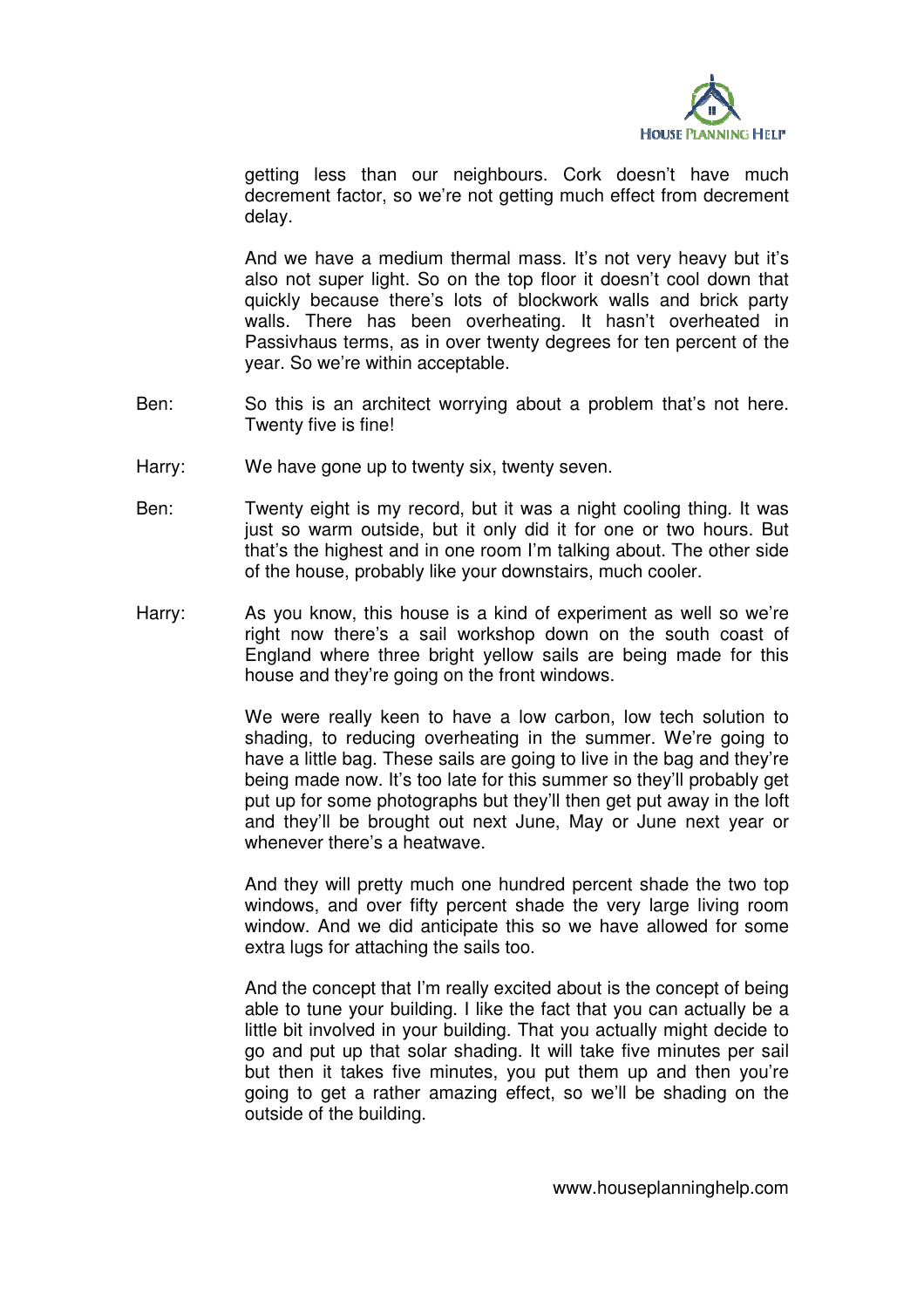

- Ben: And the one real benefit that I see by doing this is that you can control the temperature a lot more. If you're prepared to shade you can get it down, I'm guessing here, to twenty or whatever. And that will make a huge difference if it's thirty five or whatever outside.
- Harry: Yeah, and in order to prove that we've actually installed sensors both in our house and in our neighbour's house and in various rooms and on the outside and on the inside. And we're already collecting data now. When the sails come in we'll be able to actually show before and after data and actually really show what a difference it makes.
- Ben: It's fascinating. You do seem to, I can just tell you've enjoyed this whole experience and that idea of how else can I use my project for learning. Installing sensors in the neighbour's buildings – that's brilliant!
- Harry: Well, thank you neighbours!
- Ben: Nice neighbours obviously! Is there anything else, any other key part of this that we should be mentioning? I don't want to gloss over it. I know we've only got a short time to talk about it.
- Harry: Yeah, well thanks for asking. It's been, I appreciate your questions. I think one thing that we've done which was recognised by the ASPB was a very fine grain understanding of the materials that we were bringing into the building, and also really respecting all the materials that were at the building already. The process that we've adopted here has been very much try not to replace something if it actually works quite well. So there's a little bit more of a lean towards embodied carbon, rather than very demanding interior design aesthetics.

And what we're finding is that actually it leads to some fun moments and to a little bit of variation and we're just accepting that and we're just saying no, that's what this is about. It's not about putting your architectural stamp on everything as a kind of a perfect thing, but actually accepting that sometimes you might just keep a door because well, it's a bit thin, not a very nice door, but if we sand it down and re-treat it we actually get a door that fits and we're not throwing a door away and bringing in new doors.

So we've sort of adopted an approach of just being very fine grained with everything and it goes down to measuring the VOCs in this carpet in this room and the MDF which is a valchromat. And we